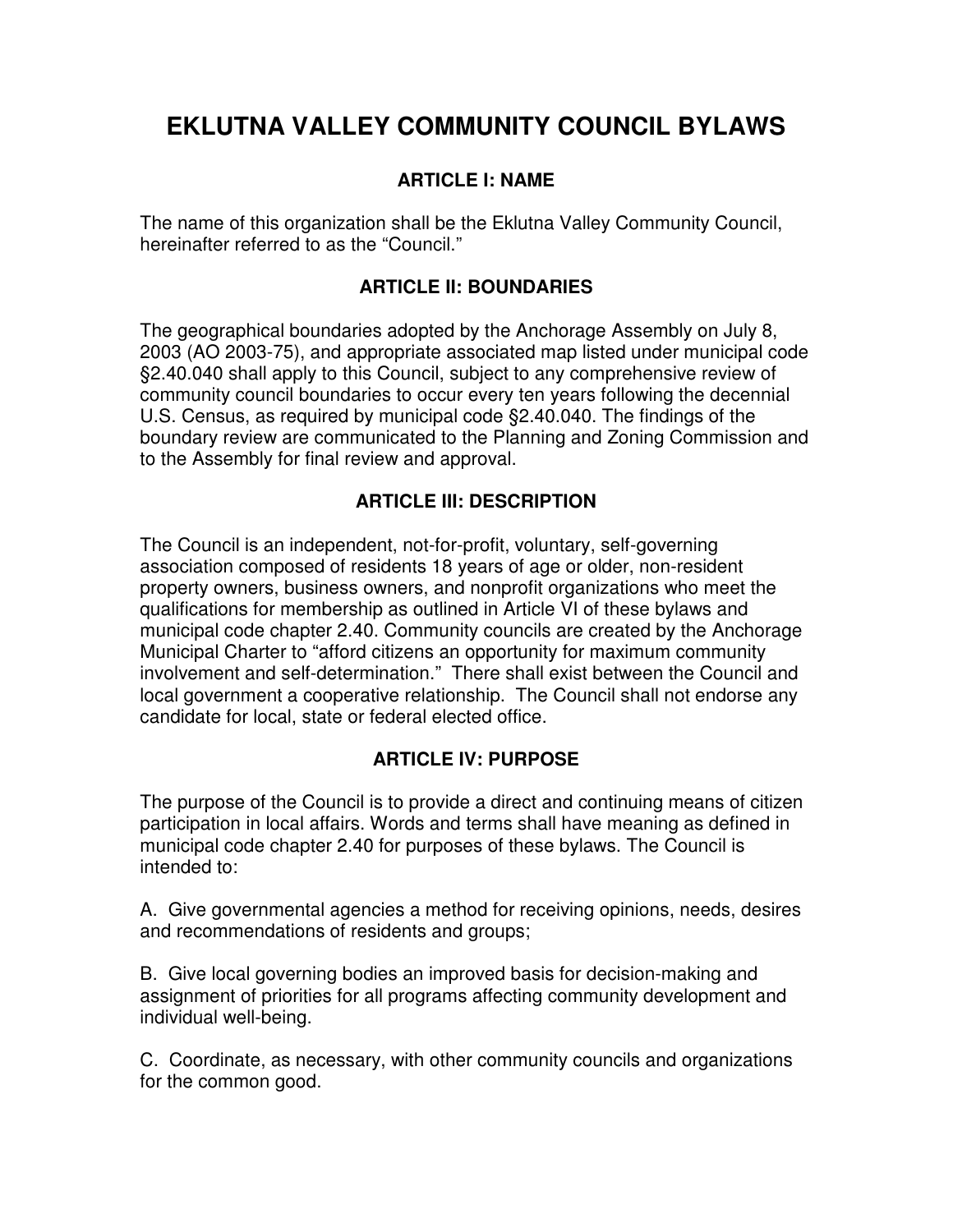## **ARTICLE V: FUNCTION**

The Council has a policy and practice of open membership and meetings to encourage participation of persons from all segments of the community. The Council shall have the following functions:

A. In regard to the Anchorage Comprehensive Plan;

 1. Evaluate compliance with the plan, alerting Municipal officials to, or proposing appropriate action regarding any inconsistencies with the plan and its adopted elements as described in municipal code §21.01.080 and listed in Table 21.01-1; and

 2. Conduct a continuing review and study of the plan to determine its workability within the Council's geographical boundaries and to advise Municipal officials on appropriate action regarding proposed modifications or additions to the plan;

B. Assume leadership and propose action in regards to enforcement of existing laws or ordinances, pursuit of rights under existing rights or ordinances, desired or opposed changes in or additions to laws or ordinances, or any matter of policy regulation;

C. Respond to local government proposals or concerns submitted to the Council pursuant to municipal code §2.40.060;

D. Work with local government and other governmental entities, as well as with persons and groups outside the government, to accomplish Council goals, including goals that may have an area wide impact;

E. Receive and review notices to the Council from Municipal departments including those noticed under municipal code:

- 1. 2.30.120.C, Alcohol Beverage Control Board license applications;
- 2. 10.55.030, Permits for teen nightclubs and cultural performance venues;
- 3. 21.03.020.H, Land use proposals;
- 4. 24.35.020, National security road closures;
- 5. 25.30.025.E, Disposal of Municipal land requiring voter approval;
- 6. Other notices received from Municipal departments requiring input or action by the Council;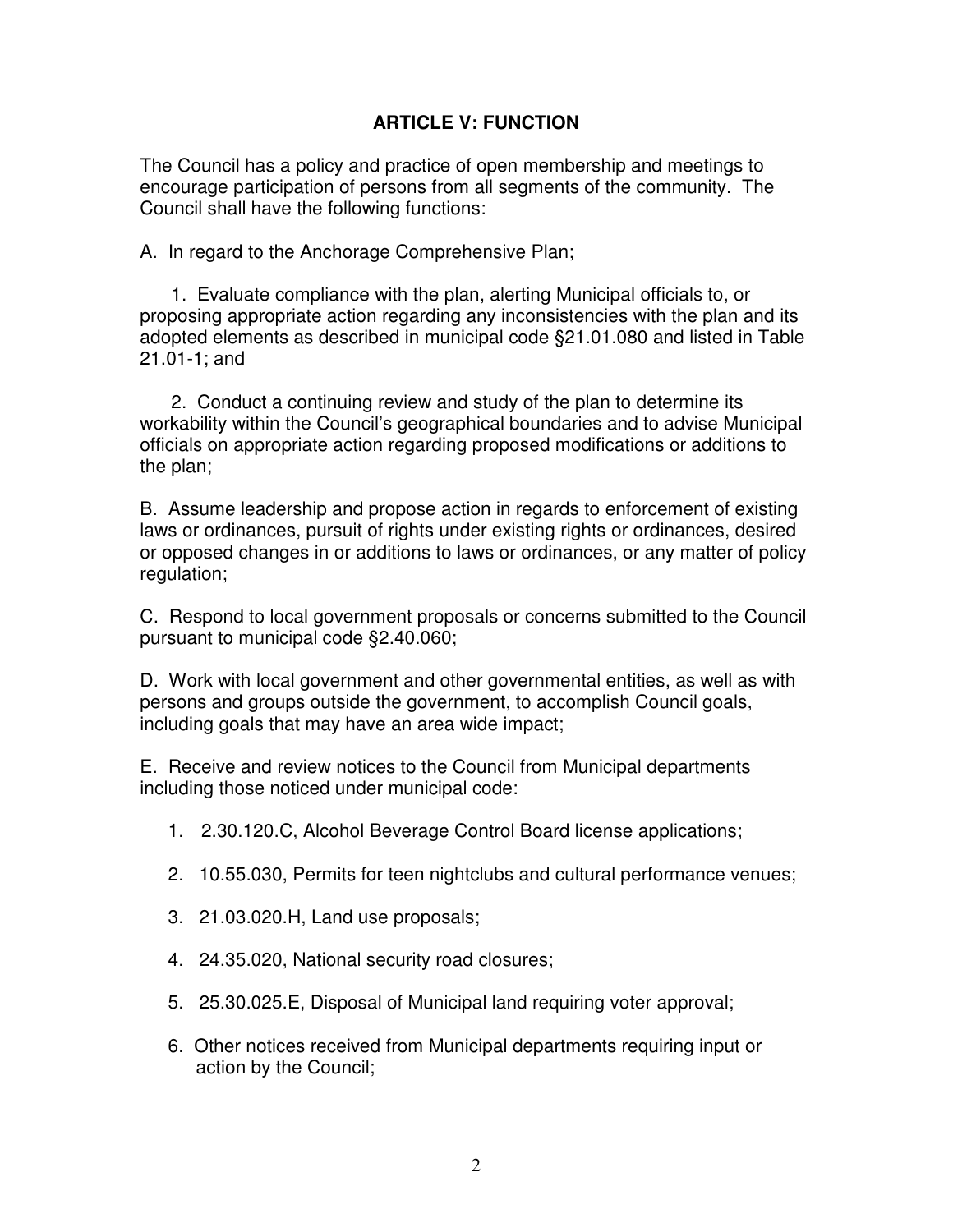F. Advise the Assembly of the Council's annual priority list of Capital Improvement Projects by filing a copy with the Municipal Clerk when the list is submitted to the Administration; and

G. Participate in the community meeting process under municipal code §21.03.020.C when the notice from the developer is timely.

## **ARTICLE VI: MEMBERSHIP**

A. Any person 18 years of age or older whose primary place of abode is within the Council's geographical boundaries is eligible for membership. Residents, non-resident property owners, business owners, and nonprofit organizations as described in municipal code chapter 2.40 with a physical premise located within the Council's geographical boundaries are eligible for membership. Business owners and nonprofit organizations must possess one or more of the following:

- a valid Alaska business license:
- a valid Alaska professional license;
- valid incorporated status under Alaska law
- tax exempt status under federal law.

If more than one qualifying resident share the same habitual, physical dwelling address, each may be a Council member. Alternate designations for resident memberships shall not be recognized. Non-resident property owners shall be the owner of record. Per municipal code §2.40.030 non-resident property owner, business owner, and nonprofit organization memberships are single memberships, and shall have a designated primary representative, and may have a designated alternate representative. To be eligible to vote a member must have attended at least one Council meeting in the preceding 12 months.

B. Any person who qualifies under section A of this article is a voting member immediately after signing the member attendance roster at any regular or special Council meeting. The member attendance roster shall be used only for Council business.

C. The Council shall not charge dues or require any financial contribution as a condition of membership, voting, or other participation. The Council may receive gifts, grants, contributions, or in-kind donations from members or others to meet the costs of its operations, including annual voluntary dues.

# **ARTICLE VII: MEETINGS**

A. There shall be a minimum of four (4) general membership meetings per calendar year and at least one meeting quarterly. Meetings may be held by email or other social media if no significant issues are pending. Significance will be determined by unanimous agreement of the Council's officers; however, elections for Council officers will always be considered significant.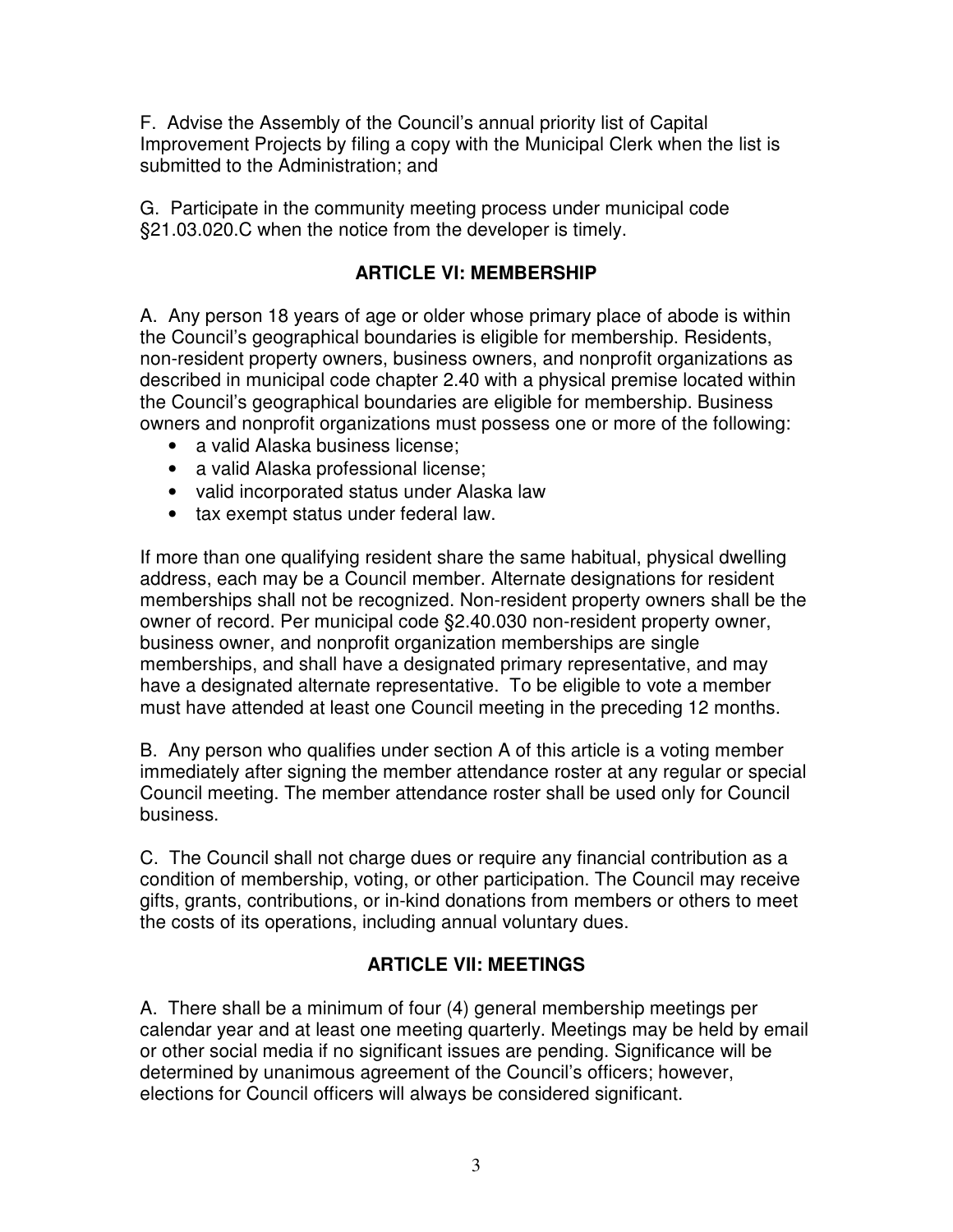B. Special meetings of the membership may be called by the President, or the Executive Board, or by written petition of nine Council members delivered to any officer, to address Council business, including the accommodation of community council responsibilities under municipal code §21.03.020.C.

C. All meetings shall be open to the public.

D. Minutes shall be taken or recordings shall be made at all regular and special Council meetings, and shall be made available at the next Council meeting.

E. After consulting with the officers and Executive Board the President shall establish the meeting agenda.

F. Notices**:**

 1. Whenever possible the draft agenda shall be posted online and emailed to those who have signed up for the Council's distribution list at least seven days in advance of the meeting. Notices may also be placed in such public locations as schools, libraries, and shopping centers. The draft agenda may be submitted to the Federation of Community Councils, or current municipal contractor, for electronic distribution.

 2. The meeting date and time may be submitted to the media as a public service announcement.

 3. For meetings where annual elections take place, public notice may be done through email notification to members, Council newsletters, area wide mailings, newspapers, publications, school distribution and other means to inform as many Council members as possible. Notice may also be submitted to the Federation of Community Councils, or current municipal contractor, for electronic distribution.

G. The Executive Board or their designee(s) shall be responsible for any meeting notices.

H. A quorum for meetings and special meetings shall consist of at least nine Council members.

I. Robert's Rules of Order, Revised, shall apply for regular and special meetings for all matters not covered by the bylaws**.** 

# **ARTICLE VIII: VOTING**

A. Any member of the Council as defined in Article VI shall have one vote. If a single individual possesses several kinds of property or businesses within the definition for membership qualification, or meets the definition of member in more than one category, she or he shall still have just one vote. Nonprofit associations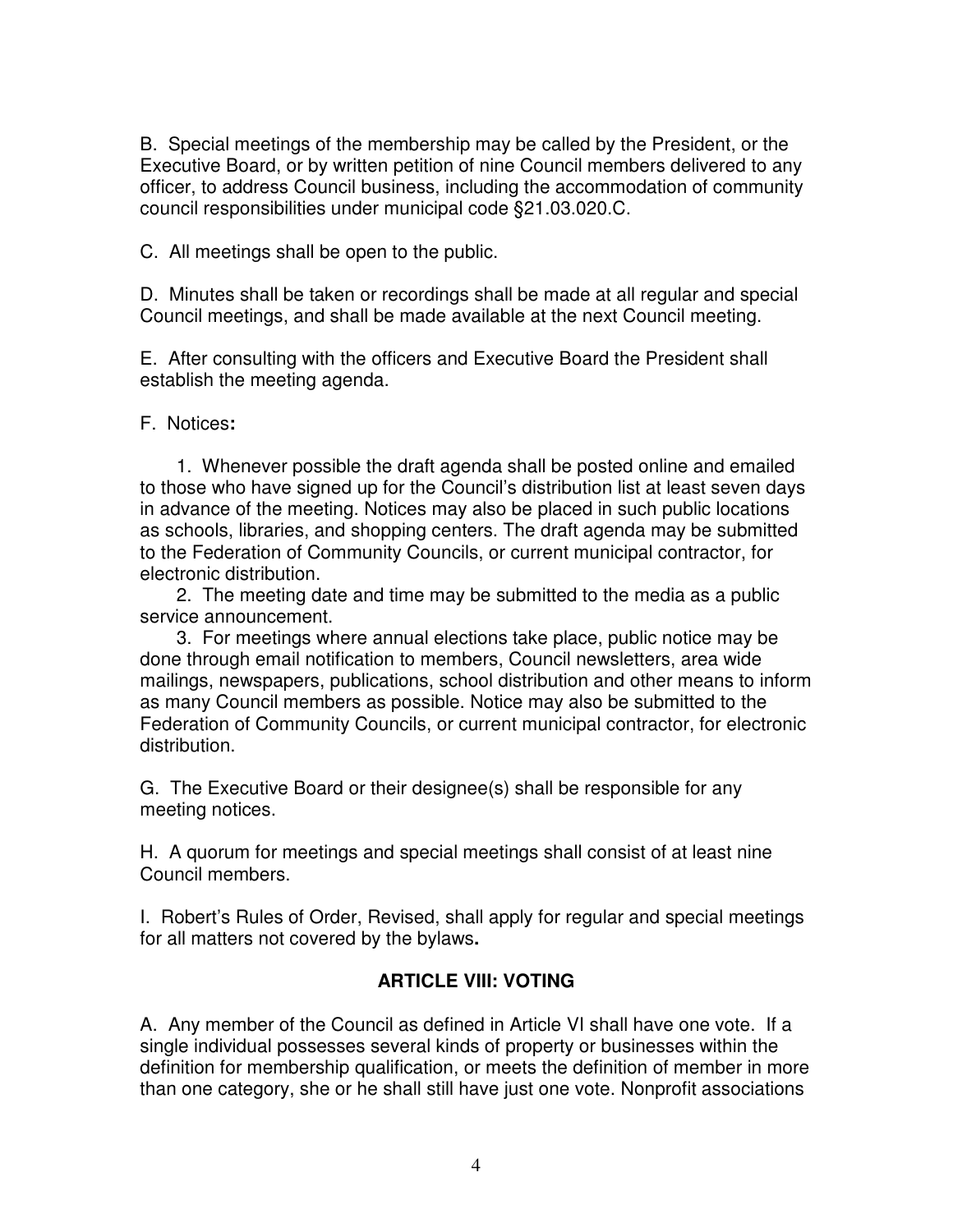and business owners shall have one vote each. Nonprofit association, business owner, and non-resident property owner memberships shall designate a primary representative and may designate an alternate representative. Persons may be a member of more than one community council if they qualify for membership. To be eligible to vote a member must have attended at least one Council meeting in the preceding 12 months.

B. For meetings not held by email or other social media, a member must be present at the time of the vote in order to cast a vote. For meetings held by email or other social media, in accordance with Article VII, participating members may vote electronically. All electronic votes shall be cast within 10 days. There will be no proxy voting**.** Elections will not be held electronically.

C. Any vote may be challenged. The member attendance roster shall serve as the official list of eligible voters.

# **ARTICLE IX: REPORTING OFFICIAL COUNCIL POSITIONS**

The President or designee shall be charged with communicating official positions of the Council in a timely manner to the appropriate agencies and individuals. The Council's official positions on community matters may be communicated through resolutions, motions, position letters or emails.

# **ARTICLE X: OFFICERS**

Provisions for Council officers and Executive Board including qualifications and duties, election, removal and/or replacement, and terms of office are as follows. Elected officers constitute the Executive Board.

A. Officers are elected by majority vote at a general membership meeting and shall consist of a President, Vice-president, Treasurer, and Sergeant-at-arms. Officers serve two-year terms. Elections shall be held on even-numbered years. Any elected officer who misses three consecutive meetings, unexcused, shall be automatically removed from office. Their replacement will be elected at the third missed meeting.

B. The President shall preside over all Council business, including regular and special meetings. The President shall review plans, notices, correspondence and other information received by the Council to determine whether the issue is significant enough to be brought to the attention of other Council members.

C. The Vice-president shall preside in the absence of the president.

D. The Treasurer shall keep the minutes of regular and special meetings, handle all correspondence and account for all monies handled or held by the Council.